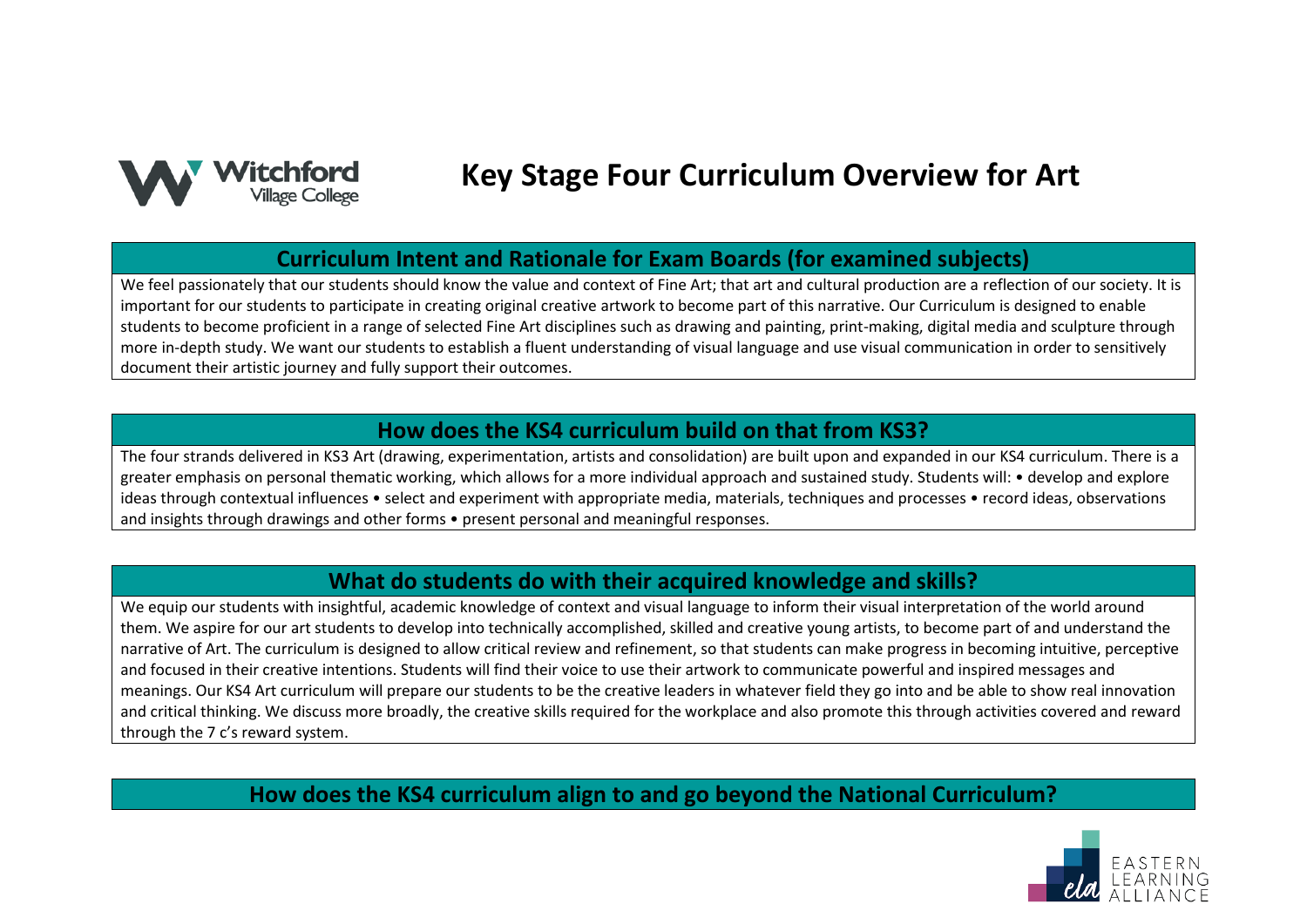The Department of Education sets out the GCSE subject content with which we are aligned by following the Eduqas Fine Art GCSE specification. Our chosen pathway of Fine Art may be defined as work developed primarily to communicate aesthetic, intellectual or purely conceptual ideas and meaning. Our students work on a body of practical research and development leading to the creation of a personal response relevant to our set theme through their Unit 1 personal portfolio (60%) and Unit 2 externally set exam (40%) Our curriculum aligns with the National Curriculum to provide students with opportunities to make a personal, artistic journey, processing initial ideas through visual and contextual research to a resolution to a theme.

| What new knowledge are students taught? |                                                                                                                                                                                                                                                                                                                                                                                                                                                                                                                    |                                                                                                                                                                                                                                                                                                                                                                                                                                                                                                                                                                                                                                                                                                                                                                                                                                                                                                                                                                                                                                                                   |
|-----------------------------------------|--------------------------------------------------------------------------------------------------------------------------------------------------------------------------------------------------------------------------------------------------------------------------------------------------------------------------------------------------------------------------------------------------------------------------------------------------------------------------------------------------------------------|-------------------------------------------------------------------------------------------------------------------------------------------------------------------------------------------------------------------------------------------------------------------------------------------------------------------------------------------------------------------------------------------------------------------------------------------------------------------------------------------------------------------------------------------------------------------------------------------------------------------------------------------------------------------------------------------------------------------------------------------------------------------------------------------------------------------------------------------------------------------------------------------------------------------------------------------------------------------------------------------------------------------------------------------------------------------|
| <b>Term</b>                             | Year 10                                                                                                                                                                                                                                                                                                                                                                                                                                                                                                            | Year 11                                                                                                                                                                                                                                                                                                                                                                                                                                                                                                                                                                                                                                                                                                                                                                                                                                                                                                                                                                                                                                                           |
| Autumn                                  | Induction period: embed knowledge, understanding and<br>skills • An initial focus on observation and visual recording<br>through drawing; Critical and accurate as well as explorative<br>and experimental. • Exploring and experimenting with<br>drawing materials, printing processes and techniques. •<br>Recording practical and written observations • Researching<br>and investigating contextual sources . Painting induction:<br>Properties of colour and light such as hue, tint, saturation<br>and tone. | Students continue working on Unit 1 personal portfolio to<br>refine outcomes. • Undertake sustained development,<br>review and refinement of ideas . Demonstrate skilful use<br>of the formal elements and visual dynamics. • Record<br>evidence of their progress, in an on-going critical and<br>analytical review • Respond to a theme, stimulus or ideas •<br>Make connections between their investigations and<br>creative intentions • Realise intentions • Produce and<br>present outcome(s). Unit 2: Externally Set Assignment .<br>Paper released in January • Preparatory period then begins<br>in January and students start work on their preparatory<br>studies in response to the theme . Enrichment<br>opportunity: gallery visit, workshop or visit to a local area<br>of interest to support students' response to the theme .<br>Students complete all preparatory studies before the start<br>of the period of sustained focus . The 10-hour period of<br>sustained focus during which students produce their final<br>response(s) to the them |
| Spring                                  | Unit 1 Personal Portfolio: thematic response project on                                                                                                                                                                                                                                                                                                                                                                                                                                                            | Students complete the Externally Set Assignment Students                                                                                                                                                                                                                                                                                                                                                                                                                                                                                                                                                                                                                                                                                                                                                                                                                                                                                                                                                                                                          |
|                                         | 'Order and Disorder' • Increased focus characteristics of                                                                                                                                                                                                                                                                                                                                                                                                                                                          | finish their Personal Portfolio and select work for                                                                                                                                                                                                                                                                                                                                                                                                                                                                                                                                                                                                                                                                                                                                                                                                                                                                                                                                                                                                               |
|                                         | media and materials such as wet and dry, malleable,                                                                                                                                                                                                                                                                                                                                                                                                                                                                | submission. During the 10-hour period of sustained focus                                                                                                                                                                                                                                                                                                                                                                                                                                                                                                                                                                                                                                                                                                                                                                                                                                                                                                                                                                                                          |
|                                         | resistant and digital. • The effects and creative potential of                                                                                                                                                                                                                                                                                                                                                                                                                                                     | students will produce their final outcome(s) responding to                                                                                                                                                                                                                                                                                                                                                                                                                                                                                                                                                                                                                                                                                                                                                                                                                                                                                                                                                                                                        |
|                                         | combining and manipulating different two-dimensional and                                                                                                                                                                                                                                                                                                                                                                                                                                                           |                                                                                                                                                                                                                                                                                                                                                                                                                                                                                                                                                                                                                                                                                                                                                                                                                                                                                                                                                                                                                                                                   |